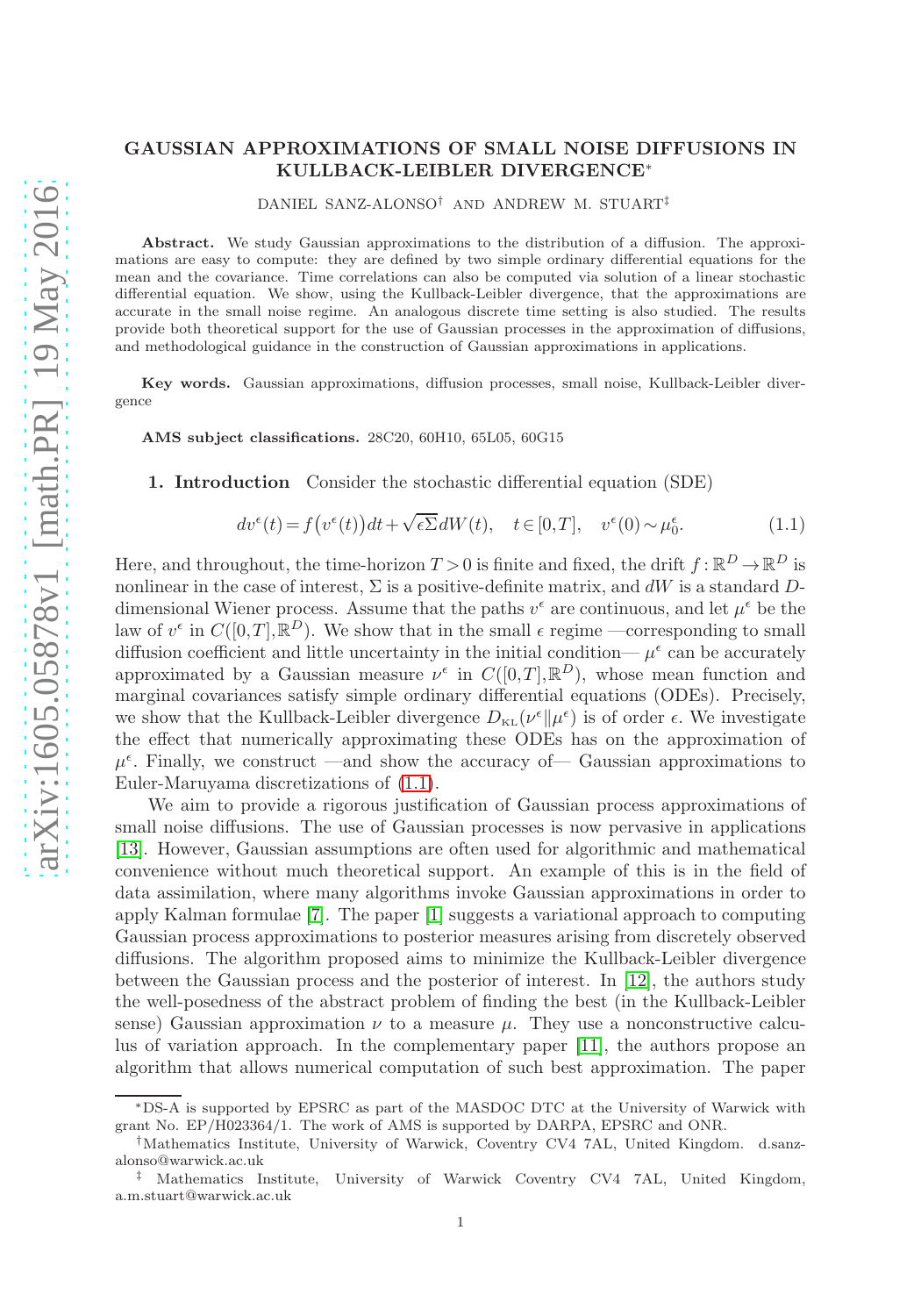[\[9\]](#page-9-5) seeks the best Kullback-Leibler Gaussian approximation to the distribution of conditioned diffusions arising in molecular dynamics. Here our interest is not in finding the best Gaussian approximation, but in constructing Gaussians that can be proved to approximate accurately the distribution of a small noise diffusion. The Gaussian approximations are built using certain linearizations of the drift. Crucially, the time-marginals of our approximations can be found by solving (perhaps numerically) two simple ODEs, which can be advantageous over numerically solving the full Fokker-Planck equation. Our computable Gaussian approximations and error bounds are of potential interest in filtering signals arising from small noise diffusions, for instance within the methodology in [\[8\]](#page-9-6).

The paper is organized as follows. Subsection [1.1](#page-1-0) sets the mathematical framework, and introduces the ODEs that will be used to define the means and covariances of the time-marginals of our approximations. Subsection [1.2](#page-2-0) gives some background on the Kullback-Leibler divergence. Subsection [1.3](#page-3-0) motivates the choice of the ODEs. Section [2](#page-3-1) studies the approximation of the SDE using a Gaussian whose time-marginals mean and covariance satisfy the ODEs given in Subsection [1.1.](#page-1-0) In Section [3](#page-5-0) we investigate the effect that numerically solving the ODEs has on the quality of the resulting Gaussian approximation. Finally, Section [4](#page-7-0) studies the approximation of Euler discretizations of [\(1.1\)](#page-0-0) via Gaussians with means and covariances defined through discretization of the ODEs.

*Notation* We denote by  $|\cdot|$  the standard inner product in  $\mathbb{R}^D$ . For positive-definite  $P \in \mathbb{R}^{D \times D}$  we denote  $|\cdot|_P := |P^{-1/2} \cdot|$ . Subscripts in path measures will denote timemarginals. Thus, for a measure  $\mu$  in  $C([0,T],\mathbb{R}^D)$  and  $0 \le t \le T$ , we denote by  $\mu_t$  the push-forward measure in  $\mathbb{R}^D$  via the evaluation map  $E_t(h) := h(t), h \in C([0,T], \mathbb{R}^D)$ . In the discrete setting, given a path measure  $\mu_{0:k}$  in  $\mathbb{R}^{D(k+1)}$  and  $0 \leq j \leq k$ ,  $\mu_j$  will denote the push-forward measure in  $\mathbb{R}^D$  via the evaluation map  $E_j$ :  $(v_d)_{d=1}^{D(k+1)} \in \mathbb{R}^{D(k+1)} \mapsto$  $(v_{j+d})_{d=1}^D \in \mathbb{R}^D$ . A subscript d in a function or vector denotes, as usual, component and coordinate. Superscripts highlight parameters of interest in the analysis.

<span id="page-1-0"></span>1.1. Mathematical Framework. ODEs for Mean and Covariance We work under the following assumption (recalling that  $T$  is fixed and finite):

<span id="page-1-2"></span>Assumption 1.1.  $f \in C^2(\mathbb{R}^D, \mathbb{R}^D)$  and there exist  $c > 0$  and  $s \in \mathbb{N}$  such that, for  $1 \leq$  $d \leq D$ , and every multi-index  $\alpha$  with  $|\alpha| = 2$ ,  $|\partial^{\alpha} f_d(u)| \leq c(1+|u|^s)$ . Moreover, for any  $m_0 \in \mathbb{R}^D$ , the ODE

<span id="page-1-1"></span>
$$
\frac{dm}{dt} = f(m), \quad t \in [0, T], \quad m(0) = m_0 \in \mathbb{R}^D,
$$
\n(1.2)

has a unique solution.

Equation [\(1.2\)](#page-1-1), or discretizations thereof, will be used to define the mean of our Gaussian approximations. The covariance of the time-marginals will be given by  $C^{\epsilon} = \epsilon C$ where

<span id="page-1-3"></span>
$$
\frac{dC}{dt} = Df(m)C + CDf(m)^{T} + \Sigma, \quad t \in [0, T], \quad C(0) = C_0 \in \mathbb{R}^{D \times D}, \tag{1.3}
$$

or discretizations thereof, and where  $C_0$  is a given positive semi-definite matrix —see Remark [1.2.](#page-2-1) This equation has a unique solution on  $[0, T]$  under Assumption [1.1.](#page-1-2)

It is intuitively clear that, for small  $\epsilon$ , the solution  $v^{\epsilon} = \{v^{\epsilon}(t)\}_{0 \leq t \leq T}$  of [\(1.1\)](#page-0-0) is close to the deterministic solution  $m = \{m(t)\}_{0 \leq t \leq T}$  of [\(1.2\)](#page-1-1). In Section [2](#page-3-1) we show that, for small  $\epsilon$ , the law of  $v^{\epsilon}(t)$  is approximately Gaussian with mean  $m(t)$  and covariance  $C^{\epsilon}(t) = \epsilon C(t)$ . More precisely, the error in this approximation, measured in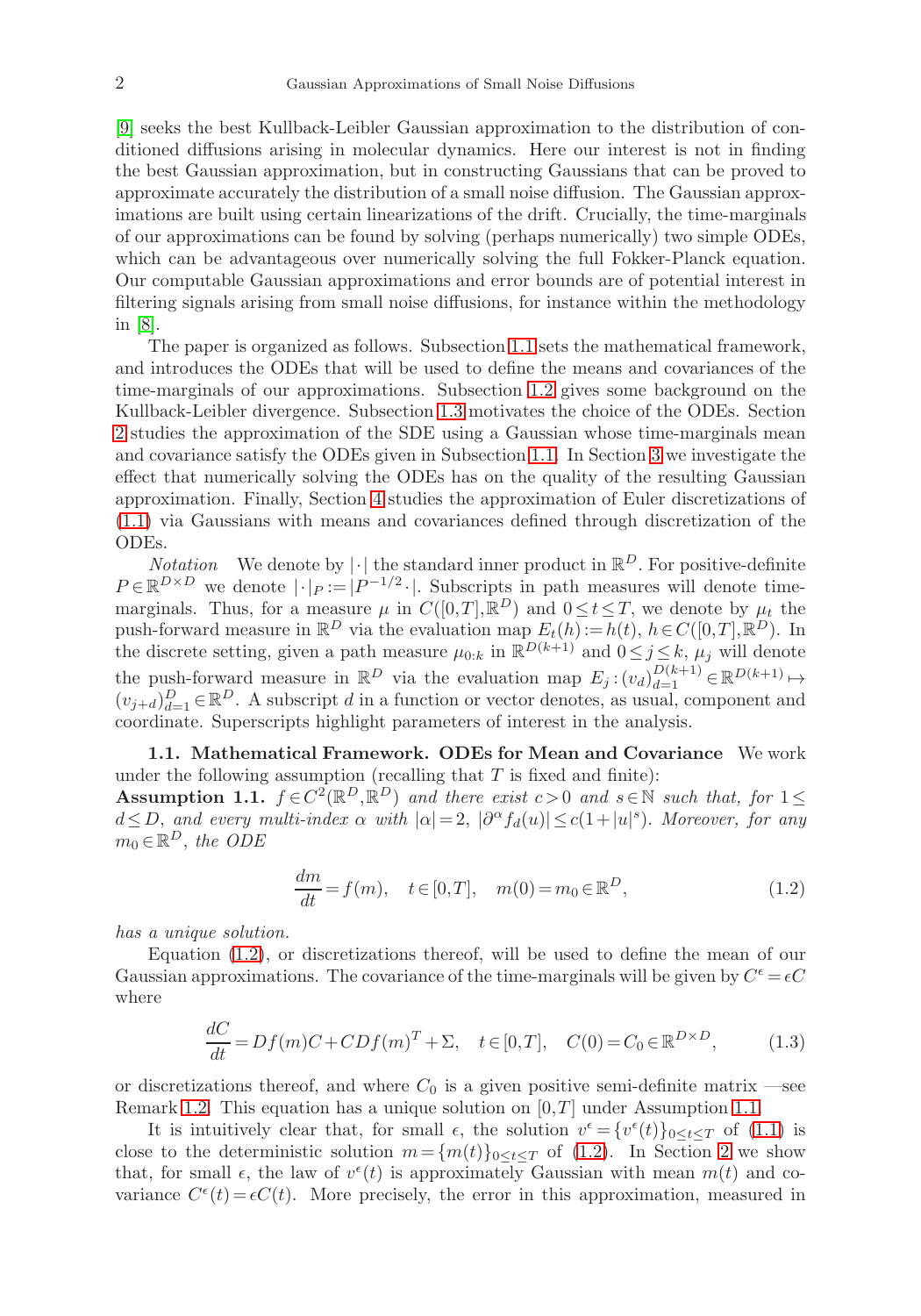the Kullback-Leibler divergence, is of order  $\epsilon$ . Indeed we show more: the law  $\mu^{\epsilon}$  of the paths  $v^{\epsilon}$  can be approximated by a Gaussian measure  $v^{\epsilon}$  in  $C([0,T], \mathbb{R}^{D})$ . Subsection [1.3](#page-3-0) shows that the choice of  $m$  as the mean of the Gaussian approximation is crucial. If any other function is chosen as mean, the Kullback-Leibler error remains of order 1.

<span id="page-2-1"></span>**Remark 1.2.** Our results will cover two possible initializations of the SDE  $(1.1)$ . First, deterministic initial condition  $v^{\epsilon}(0) = v_0$ , corresponding to  $\mu_0^{\epsilon} = \delta_{v_0}$ . In this case [\(1.2\)](#page-1-1) and [\(1.3\)](#page-1-3) should be initialized with  $m_0 = v_0$  and  $C_0 = 0$ , corresponding to the same Dirac measure. Second, where  $\mu_0^{\epsilon}$  has positive Lebesgue density in  $\mathbb{R}^D$ , and  $D_{\text{\tiny KL}}\Bigl(N(m_0,\epsilon C_0)\|\mu_0^\epsilon\Bigr)$  is of order  $\epsilon.$ 

<span id="page-2-6"></span>**Remark 1.3.** In Sections [3](#page-5-0) and [4](#page-7-0) we discretize [\(1.2\)](#page-1-1) and [\(1.3\)](#page-1-3) with step-size  $\Delta t$ . Assumption [1.1](#page-1-2) and the convergence of the methods employed imply that, for all sufficiently small  $\Delta t$ , the discretized means and covariances are uniformly bounded. That is, there is  $M > 0$  such that, for all sufficiently small  $\Delta t$ ,  $|m_k^{\Delta t}|, |C_k^{\Delta t}| \leq M$ , provided that  $0 \leq k \Delta t \leq T$ .

<span id="page-2-0"></span>1.2. Background on Kullback-Leibler Divergence Let  $\nu$  and  $\mu$  be two probability measures on a measurable space  $(X, \mathcal{X})$ . The Kullback-Leibler divergence (also known as relative entropy) of  $\nu$  with respect to  $\mu$  is given by

$$
D_{\text{KL}}(\nu||\mu) := \mathbb{E}^{\nu} \log \left(\frac{d\nu}{d\mu}\right)
$$

if  $\nu$  is absolutely continuous with respect to  $\mu$ , denoted  $\nu \ll \mu$ , and  $D_{\text{KL}}(\nu||\mu) = \infty$  otherwise. The Kullback-Leibler divergence satisfies  $D_{KL}(\nu||\mu) \geq 0$ , but it is not a metric on the space of probability measures since it may not be finite, it is not symmetric, and it does not satisfy the triangle inequality. However, it does quantify the proximity of the measures  $\nu$  and  $\mu$ . For instance, it provides an upper bound on the total variation distance

$$
d_{\text{TV}}(\nu, \mu) \! := \! \sup \big\{|\nu(A) \! - \! \mu(A)| : A \! \in \! \mathcal{X} \big\}
$$

via Pinsker's inequality [\[10\]](#page-9-7)

<span id="page-2-3"></span>
$$
d_{\text{TV}}(\nu, \mu) \le D_{\text{KL}}(\nu \| \mu)^{1/2}.
$$
\n(1.4)

We will use the chain rule for Kullback-Leibler divergence [\[3\]](#page-9-8), which is well known in information theory. We recall it in the next lemma. The result underlies the proof of Lemma [4.1,](#page-8-0) which is analogous to the continuous time result Lemma [2.1.](#page-4-0)

<span id="page-2-5"></span>**Lemma 1.4.** Let X and Y be Polish spaces and  $\nu$  and  $\mu$  be probability measures on the measurable space  $(X \times Y, \mathcal{F})$ . Denote by  $\nu_x$  and  $\mu_x$  the first marginals of  $\nu$  and  $\mu$  and let  $\nu(dy|x)$  and  $\mu(dy|x)$  be stochastic kernels on Y given X for which, for  $A \times B \in \mathcal{F}$ ,

$$
\nu(A \times B) = \int_A \nu(B|x)\nu_x(dx), \quad \mu(A \times B) = \int_A \mu(B|x)\mu_x(dx).
$$

Then,

<span id="page-2-2"></span>
$$
D_{\text{KL}}(\nu||\mu) = D_{\text{KL}}(\nu_x||\mu_x) + \mathbb{E}^{\nu_x} D_{\text{KL}}(\nu(\cdot|x)||\mu(\cdot|x)).
$$
\n(1.5)

The non-negativity of the Kullback-Leibler divergence and [\(1.5\)](#page-2-2) imply that any two corresponding marginals are closer in Kullback-Leibler than the full measures, i.e.

<span id="page-2-4"></span>
$$
D_{\text{KL}}(\nu_x \| \mu_x) \le D_{\text{KL}}(\nu \| \mu). \tag{1.6}
$$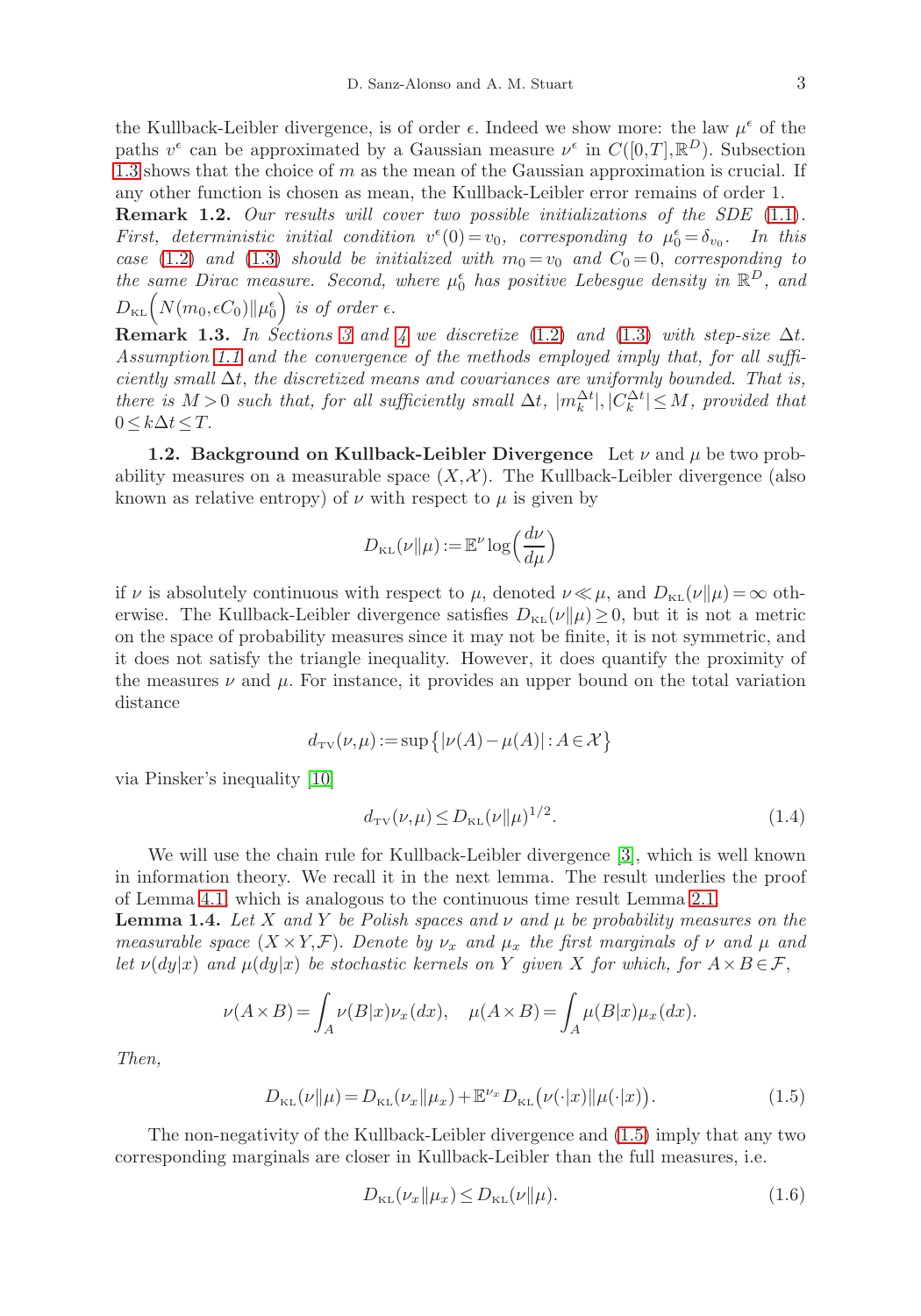The chain rule is powerful when studying the approximation, by a Gaussian measure  $ν$ , of a non-Gaussian measure  $μ$  for which  $μ(·|x)$  is Gaussian: the structure in [\(1.5\)](#page-2-2) allows exploitation of the Gaussianity of the kernels  $\nu(\cdot|x)$  and  $\mu(\cdot|x)$ . This will become apparent in Section [4,](#page-7-0) Lemma [4.1.](#page-8-0)

<span id="page-3-0"></span>1.3. Large Deviations and the Choice of Mean Small noise diffusions have been extensively studied using large deviations. An early and fundamental result in the theory can be found in the first edition of [\[5\]](#page-9-9), where it was shown that the collection  $\{v^{\epsilon}, \epsilon \in (0,1)\}\$  defined by [\(1.1\)](#page-0-0) with initial condition  $v^{\epsilon}(0) = v_0$  satisfies a large deviation principle on  $C([0,T],\mathbb{R}^D)$  with rate function

<span id="page-3-2"></span>
$$
I(\varphi) := \inf_{u \in U_{\varphi}} \left\{ \frac{1}{2} \int_0^T |u(t)|^2 dt \right\},\tag{1.7}
$$

where

$$
U_{\varphi} := \left\{ u \in L^{2}([0, T], \mathbb{R}^{D}) : \varphi(t) = v_{0} + \int_{0}^{T} f(\varphi(s)) ds + \sqrt{\Sigma} \int_{0}^{t} u(s) ds \right\},\,
$$

for absolutely continuous  $\varphi$  with  $\varphi(0) = v_0$ ,  $U_{\varphi} = \emptyset$  for all other  $\varphi \in C([0, T], \mathbb{R}^D)$ , and the infimum over the empty set in [\(1.7\)](#page-3-2) is taken to be  $\infty$ .

It follows from the definition of the rate function I in [\(1.7\)](#page-3-2) that  $I(\varphi) = 0$  iff the zero function  $u \equiv 0$  is in  $U_{\varphi}$ . This holds iff  $\varphi$  is the solution to the ODE [\(1.2\)](#page-1-1) with initial condition  $\varphi(0) = v_0$ . In a very rough sense, this implies that the probability of  $v^{\epsilon}$  lying in a small tube centered around any function other than the solution to the ODE decays at least exponentially as  $\epsilon \to 0$ . That is, for small  $\delta, \epsilon > 0$ , we have, as  $\epsilon \to 0$ ,

$$
\mathbb{P}(v^{\epsilon} \in B_{\delta}(\varphi)) \approx \exp\left(-\frac{I(\varphi)}{\epsilon}\right)
$$

where  $B_\delta(\varphi)$  denotes the ball (in the supremum norm) of radius  $\delta > 0$  and center  $\varphi \in$  $C([0,T], \mathbb{R}^D)$ .

Combining the large deviation result and the Markov inequality we obtain the following:

<span id="page-3-4"></span>**Lemma 1.5.** Let  $\mu^{\epsilon}$  be the law in  $C([0,T], \mathbb{R}^D)$  of  $v^{\epsilon}$  given by [\(1.1\)](#page-0-0) with initial condition  $v^{\epsilon}(0) = v_0$ . Consider a Gaussian measure  $v^{\epsilon}$  in  $C([0,T], \mathbb{R}^D)$  with mean  $m \in C([0,T], \mathbb{R}^D)$ and time-marginal covariances  $C^{\epsilon}(t) = \epsilon C(t)$ . Then, unless m is the solution to [\(1.2\)](#page-1-1) with initial condition  $m(0) = v_0$  we have, as  $\epsilon \to 0$ ,

$$
d_{\mathrm{TV}}(\nu^{\epsilon}, \mu^{\epsilon}) \to 1.
$$

Note that this lemma and Pinsker's inequality [\(1.4\)](#page-2-3) imply that the Kullback-Leibler divergence remains at least order one in the small  $\epsilon$  limit, unless m solves [\(1.2\)](#page-1-1).

<span id="page-3-1"></span>2. Gaussian Approximation of SDEs via ODEs Let  $\nu^{\epsilon}$  be the law of  $l^{\epsilon}$ defined via the linear SDE

<span id="page-3-3"></span>
$$
dl^{\epsilon}(t) = \left(f(m(t)) + Df(m(t))\left(l^{\epsilon}(t) - m(t)\right)\right)dt + \sqrt{\epsilon \Sigma}dW, \quad l^{\epsilon}(0) \sim N(m_0, \epsilon C_0). \tag{2.1}
$$

The main result of this section is Theorem [2.2](#page-4-1) below. It shows that, for small  $\epsilon$ , the Gaussian measure  $\nu^{\epsilon}$  accurately approximates  $\mu^{\epsilon}$ , the law of  $v^{\epsilon}$  given by [\(1.1\)](#page-0-0). The proof is based on two observations. First, that  $\nu^{\epsilon}$  has time-marginals  $\nu^{\epsilon}_t = N(m(t), C^{\epsilon}(t)),$ where m solves the ODE [\(1.2\)](#page-1-1), and  $C^{\epsilon} = \epsilon C$  with C solving [\(1.3\)](#page-1-3). Second, the following lemma: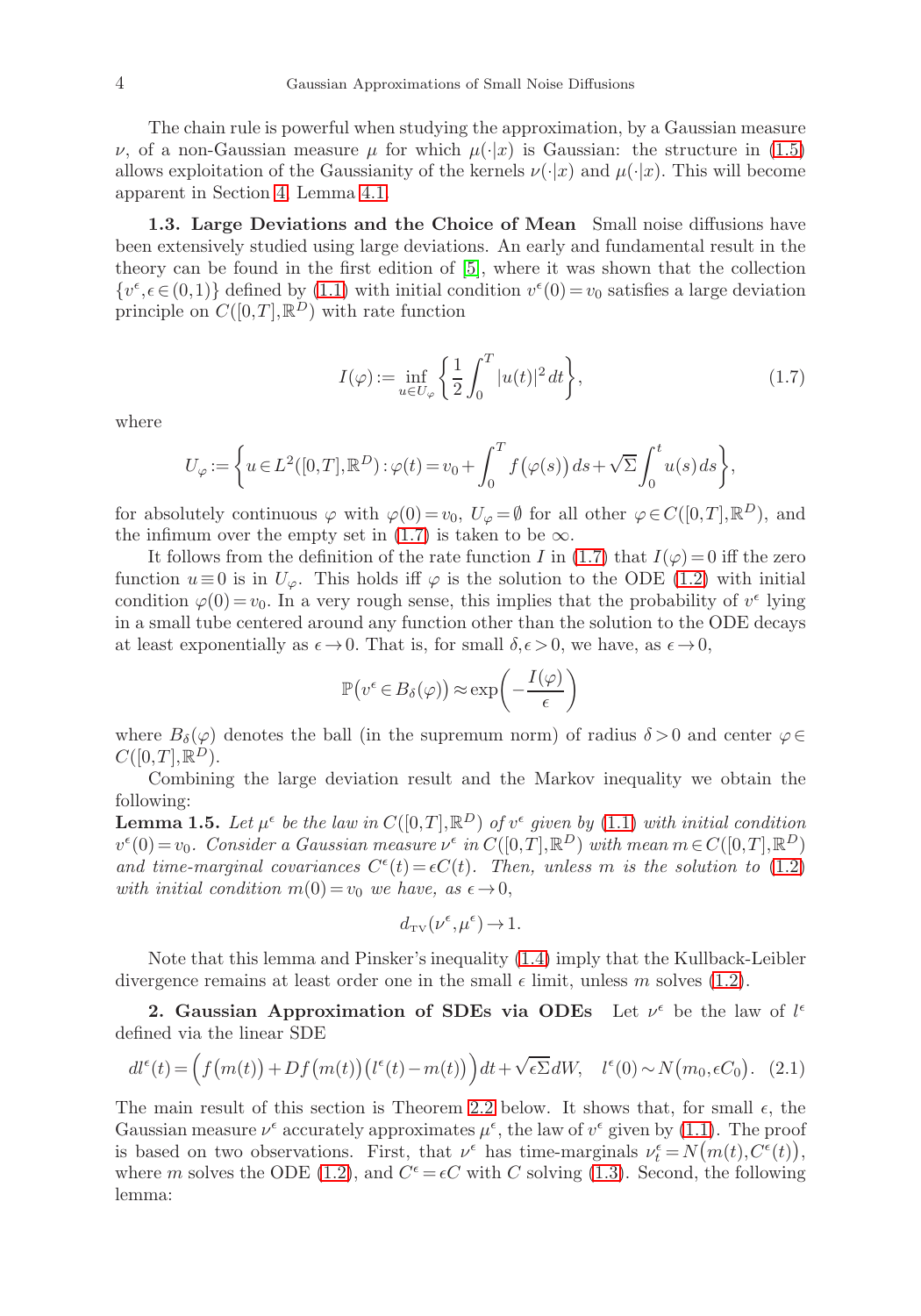<span id="page-4-0"></span>**Lemma 2.1.** Let  $\nu_0^{\epsilon} \ll \mu_0^{\epsilon}$ , let  $g_t : \mathbb{R}^D \to \mathbb{R}^D$ , and let  $\mu^{\epsilon}$  and  $\nu^{\epsilon}$  be the laws in  $C([0,T],\mathbb{R})$ of  $v^{\epsilon}$  and  $l^{\epsilon}$  given by

$$
dv^{\epsilon} = f(v^{\epsilon})dt + \sqrt{\epsilon \Sigma}dW, \quad v(0) \sim \mu_0^{\epsilon},
$$
  

$$
dl^{\epsilon} = g_t(l^{\epsilon})dt + \sqrt{\epsilon \Sigma}dW, \quad l^{\epsilon}(0) \sim \nu_0^{\epsilon}.
$$

Then

$$
D_{\text{KL}}(\nu^{\epsilon}||\mu^{\epsilon}) = D_{\text{KL}}(\nu^{\epsilon}_0||\mu^{\epsilon}_0) + \frac{1}{2\epsilon} \mathbb{E}^{\nu^{\epsilon}} \int_0^T |f(v) - g_t(v)|^2_{\Sigma} dt.
$$

Proof. Girsanov's theorem [\[4\]](#page-9-10) gives

$$
\frac{d\nu^{\epsilon}}{d\mu^{\epsilon}}(v) = \frac{d\nu_0^{\epsilon}}{d\mu_0^{\epsilon}}(v(0)) \exp\left(\frac{1}{\epsilon} \int_0^T \langle g_t(v) - f(v), dv \rangle_{\Sigma} - \frac{1}{2\epsilon} \int_0^T |g_t(v)|_{\Sigma}^2 - |f(v)|_{\Sigma}^2 dt\right).
$$

Therefore,

$$
D_{\text{KL}}(\nu^{\epsilon} \| \mu^{\epsilon}) = \mathbb{E}^{\nu^{\epsilon}} \log \left( \frac{d \nu^{\epsilon}}{d \mu^{\epsilon}} \right)
$$
  
= 
$$
D_{\text{KL}}(\nu^{\epsilon}_{0} \| \mu^{\epsilon}_{0}) + I,
$$

where using the martingale property of Ito's integral

$$
I = \frac{1}{\epsilon} \mathbb{E}^{\nu^{\epsilon}} \Big( \int_0^T \langle g_t(v) - f(v), dv \rangle_{\Sigma} - \frac{1}{2} \int_0^T |g_t(v)|_{\Sigma}^2 - |f(v)|_{\Sigma}^2 dt \Big)
$$
  
= 
$$
\frac{1}{\epsilon} \mathbb{E}^{\nu^{\epsilon}} \Big( \int_0^T \langle g_t(v) - f(v), \sqrt{\epsilon \Sigma} dW \rangle_{\Sigma} + \frac{1}{2} \int_0^T |f(v) - g_t(v)|_{\Sigma}^2 dt \Big)
$$
  
= 
$$
\frac{1}{2\epsilon} \mathbb{E}^{\nu^{\epsilon}} \int_0^T |f(v) - g_t(v)|_{\Sigma}^2 dt.
$$

<span id="page-4-1"></span>**Theorem 2.2.** Suppose that Assumption [1.1](#page-1-2) holds. Let  $\mu^{\epsilon}$  and  $\nu^{\epsilon}$  be the laws in  $C([0,T], \mathbb{R}^D)$  of, respectively,  $v^{\epsilon}$  given by [\(1.1\)](#page-0-0) and  $l^{\epsilon}$  given by [\(2.1\)](#page-3-3). Then there is  $c > 0$  such that, for all  $\epsilon$  sufficiently small,

$$
D_{\text{KL}}(\nu^{\epsilon}||\mu^{\epsilon}) \le D_{\text{KL}}(\nu_0^{\epsilon}||\mu_0^{\epsilon}) + c\epsilon.
$$

Moreover, for  $t \in [0,T]$ ,

$$
D_{\text{\tiny KL}}\big(\nu_{t}^{\epsilon}\big\|\mu_{t}^{\epsilon}\big)\!\leq\! D_{\text{\tiny KL}}\big(\nu_{0}^{\epsilon}\big\|\mu_{0}^{\epsilon}\big)\!+\!c\epsilon,
$$

where  $\nu_t^{\epsilon}$  and  $\mu_t^{\epsilon}$  denote the time-marginals of  $\nu^{\epsilon}$  and  $\mu^{\epsilon}$  at time t.

*Proof.* If  $\nu_0^{\epsilon}$  is not absolutely continuous with respect to  $\mu_0^{\epsilon}$ , then  $D_{\text{KL}}(\nu_0^{\epsilon}||\mu_0^{\epsilon}) = \infty$ and the result is trivial. Thus we assume that absolute continuity holds. Throughout the proof  $c$  denotes a positive constant which is independent of all sufficiently small  $\epsilon$ , and may vary from line to line. As noted before,  $\nu^{\epsilon}$  has time-marginals  $\nu_t = N(m(t), C^{\epsilon}(t))$  with  $C^{\epsilon} = \epsilon C$ . This, combined with Lemma [2.1](#page-4-0) with the choice  $g_t(\cdot) := f(m(t)) + Df(m(t))\left(\cdot - m(t)\right)$ , gives

$$
D_{\text{KL}}(\nu^{\epsilon}||\mu^{\epsilon}) = D_{\text{KL}}(\nu_0^{\epsilon}||\mu_0^{\epsilon}) + \frac{1}{2\epsilon} \int_0^T \mathbb{E}^{N(m(t), C^{\epsilon}(t))} |f(v) - g_t(v)|_{\Sigma}^2 dt.
$$
 (2.2)

<span id="page-4-2"></span>□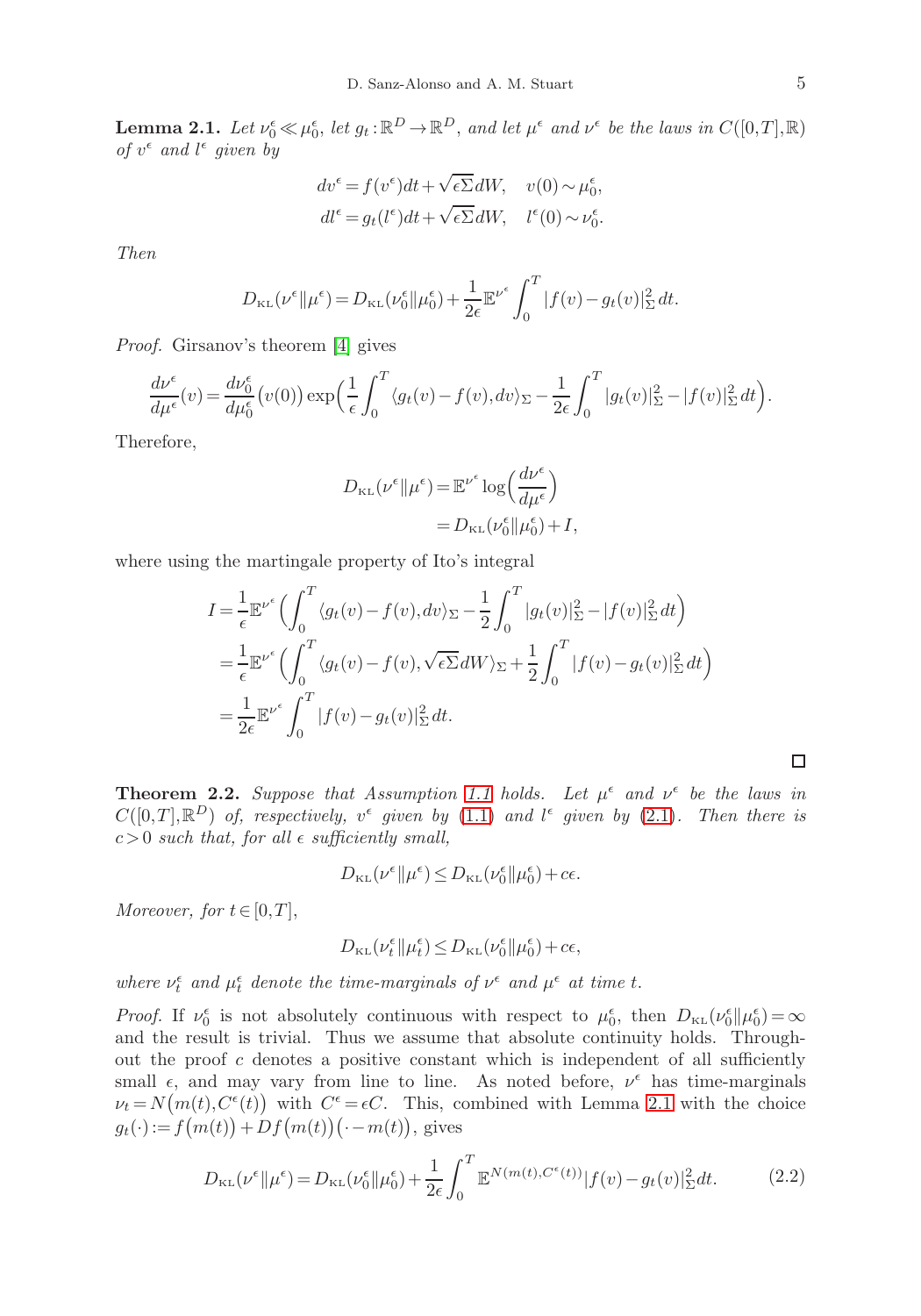Recall Taylor's formula with reminder

$$
(f(u)-g_t(u))_d=2\sum_{|\alpha|=2}\frac{(u-m)^{\alpha}}{\alpha!}\int_0^1(1-t)^2\partial^{\alpha}f_d\big(m+t(u-m)\big)\,dt,\quad 1\leq d\leq D,
$$

to deduce, using Assumption [1.1,](#page-1-2) that

$$
| (f(u) - g_t(u)) | \le c |u - m|^2 \int_0^1 1 + |m + t(u - m)|^s dt
$$
  

$$
\le c \sum_{r=0}^s |u - m|^{r+2}.
$$

Thus,

<span id="page-5-1"></span>
$$
|f(u) - g_t(u)|^2 \le c \sum_{r=0}^{s} |u - m|^{2r+4}.
$$
\n(2.3)

Combining [\(2.2\)](#page-4-2) with [\(2.3\)](#page-5-1) and using that  $C^{\epsilon} = \epsilon C$  yields, for all  $\epsilon$  sufficiently small,

$$
D_{\text{KL}}(\nu^{\epsilon}||\mu^{\epsilon}) = D_{\text{KL}}(\nu^{\epsilon}_{0}||\mu^{\epsilon}_{0}) + \frac{1}{2\epsilon} \int_{0}^{T} \mathbb{E}^{N(m(t), C^{\epsilon}(t))} |f(v) - g_{t}(v)|_{\Sigma}^{2} dt
$$
  
\n
$$
\leq D_{\text{KL}}(\nu^{\epsilon}_{0}||\mu^{\epsilon}_{0}) + \frac{c}{\epsilon} \int_{0}^{T} \mathbb{E}^{N(m(t), C^{\epsilon}(t))} \sum_{r=0}^{s} |v(t) - m(t)|^{2r+4} dt
$$
  
\n
$$
\leq D_{\text{KL}}(\nu^{\epsilon}_{0}||\mu^{\epsilon}_{0}) + \frac{c}{\epsilon} \max_{0 \leq r \leq s} \int_{0}^{T} \left( \mathbb{E}^{N(m(t), C^{\epsilon}(t))} |v(t) - m(t)|^{2} \right)^{r+2} dt
$$
  
\n
$$
\leq D_{\text{KL}}(\nu^{\epsilon}_{0}||\mu^{\epsilon}_{0}) + c\epsilon,
$$

which completes the proof of the first claim. The bound for the marginals then follows from  $(1.6)$ . □

Remark 2.3. It is not difficult to see that if f is linear then

<span id="page-5-2"></span>
$$
D_{\text{KL}}(\nu^{\epsilon} \| \mu^{\epsilon}) = D_{\text{KL}}(\nu_0^{\epsilon} \| \mu_0^{\epsilon}).
$$

This is the well-known Kullback-Leibler stability of the Fokker-Planck equation with respect to initial conditions, of which a more general version can be found in [\[2\]](#page-9-11).

<span id="page-5-0"></span>3. Gaussian Approximations of SDEs via discretized ODEs In this section we study the approximation of  $\mu^{\epsilon}$ , the law in  $C([0,T],\mathbb{R}^D)$  of  $v^{\epsilon}$  given by [\(1.1\)](#page-0-0), by a Gaussian  $\nu^{\epsilon,\Delta t}$ . The path measure  $\nu^{\epsilon,\Delta t}$  will be constructed so that the means and covariances of the time-marginals are given by numerical approximations with step size  $\Delta t$  to the ODEs [\(1.2\)](#page-1-1) and [\(1.3\)](#page-1-3), respectively. For simplicity, we study the effect of discretizing the ODEs with the Euler method, but the results extend with no effort to other Runge-Kutta methods and numerical schemes. Theorem [3.2](#page-6-0) below bounds  $D_{\text{\tiny KL}}(\nu^{\epsilon,\Delta t}||\mu^{\epsilon})$  in terms of  $\epsilon$  and the step-size  $\Delta t$ .

We now spell out the construction of the measure  $\nu^{\epsilon,\Delta t}$ . Given an integer  $K > 0$ , let  $\Delta t = T / K$  and define, for  $1 \leq k \leq K$ ,

$$
m_{k+1}^{\Delta t} := m_k^{\Delta t} + \Delta t f(m_k^{\Delta t}), \quad m_0^{\Delta t} = m_0,
$$
  
\n
$$
C_{k+1}^{\Delta t} := C_k^{\Delta t} + \Delta t \Big( Df(m_k^{\Delta t}) C_k^{\Delta t} + C_k^{\Delta t} Df(m_k^{\Delta t})^T + \Sigma \Big), \quad C_0^{\Delta t} = C_0.
$$
\n(3.1)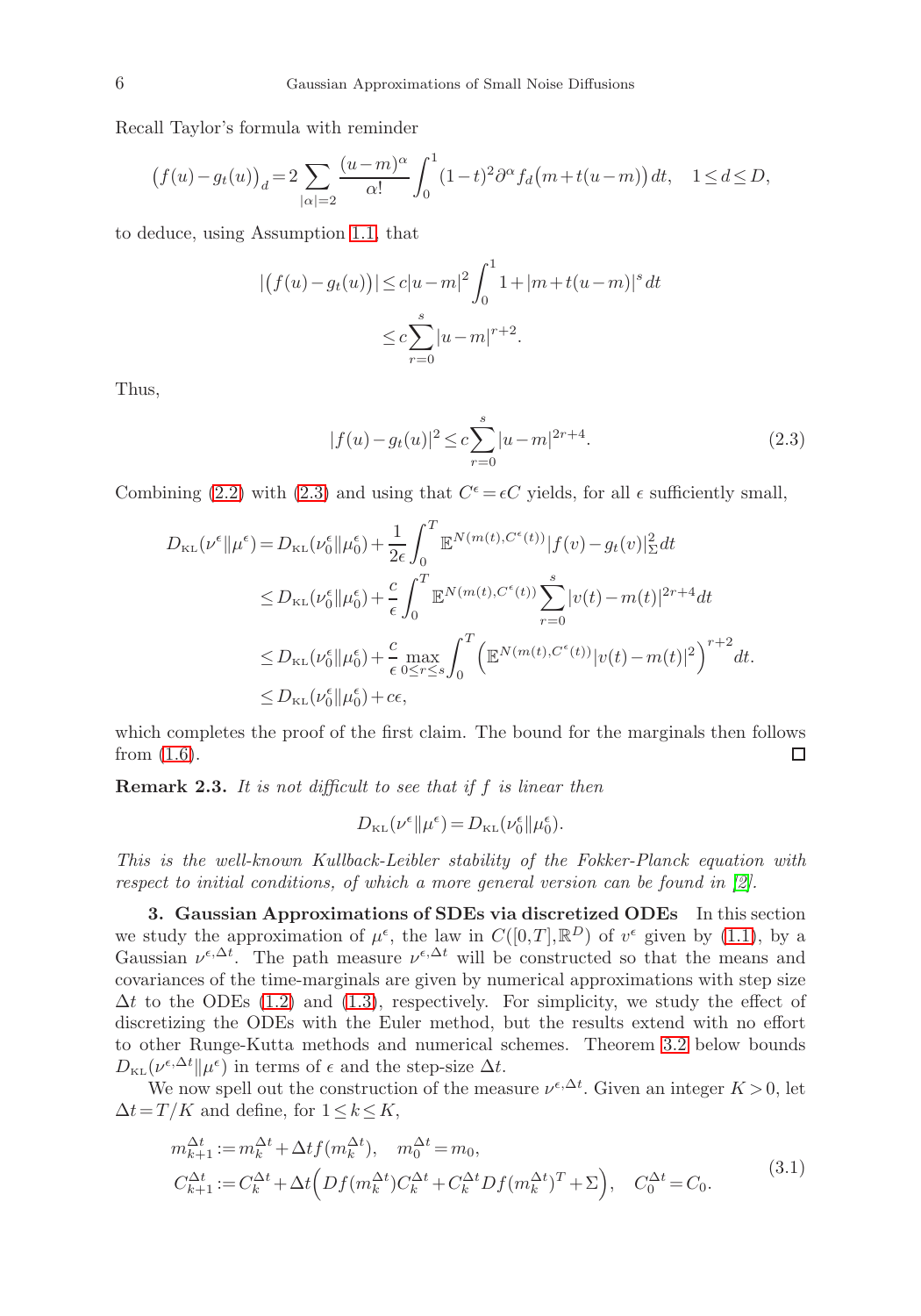Let  $t_k = k\Delta t, 0 \le k \le K$ , and define piecewise linear functions  $m^{\Delta t}$  and  $C^{\Delta t}$  in  $[0,T]$ by interpolation. That is, for  $t \in (t_k, t_{k+1}),$ 

$$
m^{\Delta t}(t) := m_k^{\Delta t} + (t - t_k)f(m_k^{\Delta t}),
$$
  
\n
$$
C^{\Delta t}(t) := C_k^{\Delta t} + (t - t_k)\left(Df(m_k^{\Delta t})C_k^{\Delta t} + C_k^{\Delta t}Df(m_k^{\Delta t})^T + \Sigma\right).
$$
\n(3.2)

Finally, we let  $\nu^{\epsilon,\Delta t}$  be the law of  $l^{\epsilon,\Delta t}$  defined via the piecewise linear SDE

<span id="page-6-2"></span><span id="page-6-1"></span>
$$
dl^{\epsilon,\Delta t} = g_t^{\Delta t}(l^{\epsilon,\Delta t}) dt + \sqrt{\epsilon \Sigma} dW, \quad l^{\epsilon,\Delta t}(0) \sim N(m_0, \epsilon C_0), \tag{3.3}
$$

with

<span id="page-6-3"></span>
$$
g_t^{\Delta t}(\cdot) := f(m_k^{\Delta t}) + Df(m_k^{\Delta t}) \left( \cdot - m^{\Delta t}(t) \right), \quad t \in (t_k, t_{k+1}). \tag{3.4}
$$

By construction  $\nu^{\epsilon,\Delta t}$  has time marginals  $\nu_t^{\epsilon,\Delta t} = N(m^{\Delta t}(t), C^{\epsilon,\Delta t}(t))$  with  $m^{\Delta t}$  and  $C^{\epsilon,\Delta t} := \epsilon C^{\Delta t}$  defined by [\(3.2\)](#page-6-1).

Remark 3.1. For fixed  $\Delta t > 0$ ,  $m^{\Delta t} \neq m$  except in trivial cases. Thus, by Lemma [1.5](#page-3-4) it is necessary to let  $\Delta t$  depend on  $\epsilon$  in order to have accurate approximations  $\nu^{\epsilon,\Delta t}$  of  $\mu^{\epsilon}$  in the limit  $\epsilon \rightarrow 0$ .

<span id="page-6-0"></span>**Theorem 3.2.** Suppose that Assumption [1.1](#page-1-2) holds. Let  $\mu^{\epsilon}$  be the law in  $C([0,T], \mathbb{R}^D)$ of  $v^{\epsilon}$  given by [\(1.1\)](#page-0-0), and let  $v^{\epsilon,\Delta t}$  be as above. For  $K \in \mathbb{N}$  let  $\Delta t = T/K$ . Then there is c >0, independent of all sufficiently small  $\Delta t$  and  $\epsilon$ , such that

$$
D_{\text{KL}}(\nu^{\epsilon,\Delta t}||\mu^{\epsilon}) \le D_{\text{KL}}(\nu_0^{\epsilon,\Delta t}||\mu_0^{\epsilon}) + c\epsilon + c\frac{(\Delta t)^2}{\epsilon}.
$$

Moreover, for  $t \in (0,T]$ ,

$$
D_{\text{KL}}(\nu_t^{\epsilon,\Delta t} \| \mu_t^{\epsilon}) \le D_{\text{KL}}(\nu_0^{\epsilon,\Delta t} \| \mu_0^{\epsilon}) + c\epsilon + c\frac{(\Delta t)^2}{\epsilon},
$$

where  $\nu_t^{\epsilon,\Delta t}$  and  $\mu_t^{\epsilon,\Delta t}$  denote the marginals of  $\nu^{\epsilon,\Delta t}$  and  $\mu^{\epsilon,\Delta t}$  at time t.

*Proof.* Throughout the proof c is a positive constant that may change from line to line, and is independent of all sufficiently small  $\epsilon$  and  $\Delta t$ . We recall that  $\nu^{\epsilon,\Delta t} =$  $N(m^{\Delta t}, C^{\epsilon, \Delta t})$  is the law of the SDE [\(3.3\)](#page-6-2). This, combined with Lemma [2.1](#page-4-0) applied with  $g_t = g_t^{\Delta t}$  as defined by [\(3.4\)](#page-6-3), gives

$$
D_{\text{KL}}(\nu^{\epsilon,\Delta t}||\mu^{\epsilon}) = D_{\text{KL}}(\nu_0^{\epsilon,\Delta t}||\mu_0^{\epsilon}) + \frac{1}{2\epsilon} \int_0^T \mathbb{E}^{\nu_t^{\epsilon,\Delta t}} |f(v) - g_t^{\Delta t}(v)|_{\Sigma}^2 dt.
$$
 (3.5)

We split the integral as follows:

$$
|f(v) - g_t^{\Delta t}(v)|_{\Sigma}^2 \le c|g_t(v) - g_t^{\Delta t}(v)|_{\Sigma}^2 + c|f(v) - g_t(v)|_{\Sigma}^2,
$$
\n(3.6)

and bound each of the two terms. For the first one note that, for  $t \in (t_k, t_{k+1})$  and all sufficiently small  $\Delta t$ ,

$$
|g_t(v) - g_t^{\Delta t}(v)| \le |f(m(t)) - f(m_k)| + |Df(m_k)||m(t) - m_k| + \cdots
$$
  
\n
$$
|Df(m(t)) - Df(m_k)||v(t) - m^{\Delta t}(t)| + |Df(m(t)) - Df(m_k)||m^{\Delta t} - m_k|
$$
  
\n
$$
\le c\Delta t + c\Delta t|v(t) - m^{\Delta t}|.
$$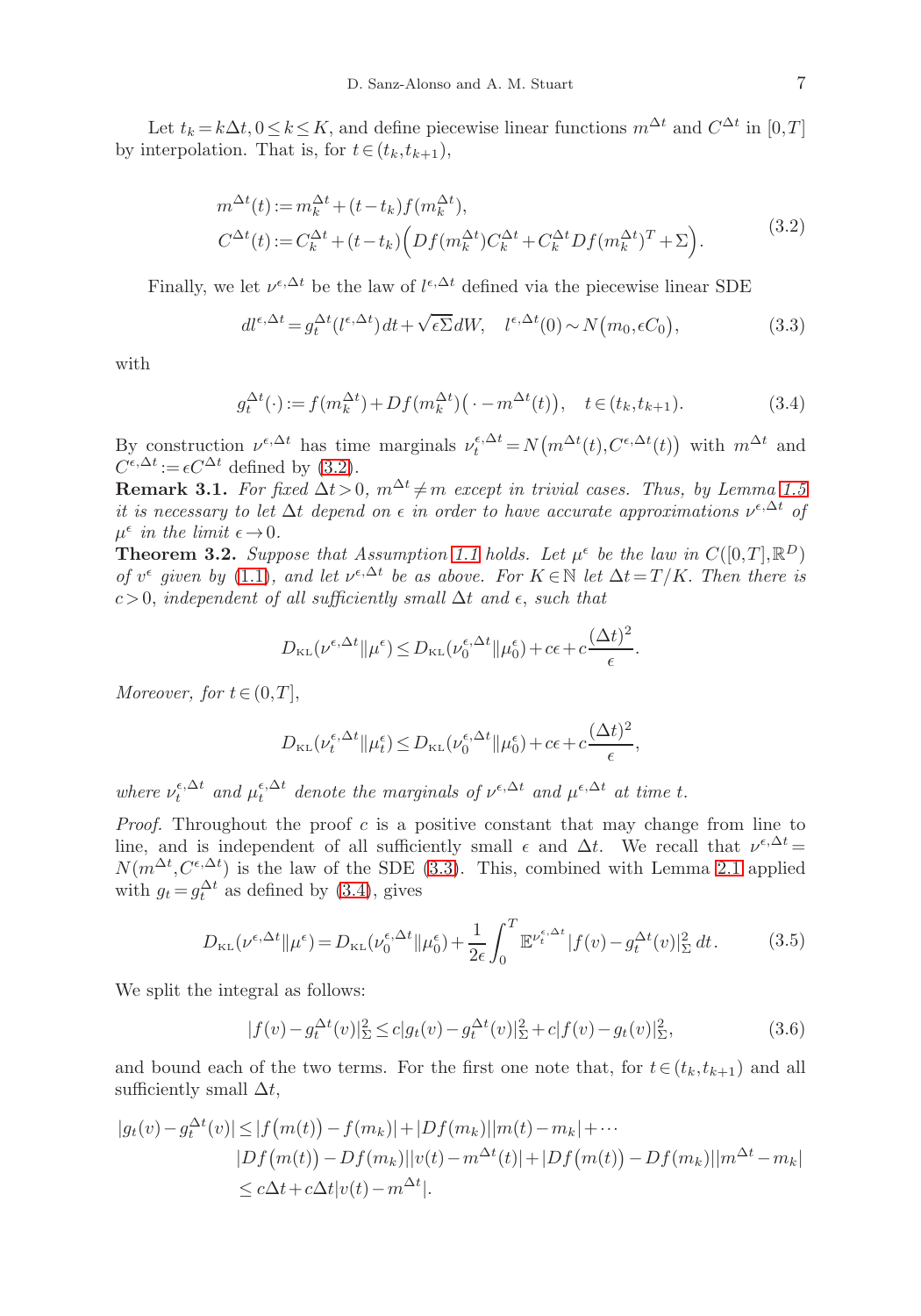Thus,

$$
|g_t(v) - g_t^{\Delta t}(v)|_{\Sigma}^2 \le c(\Delta t)^2 + c(\Delta t)^2 |v(t) - m^{\Delta t}|^2.
$$
 (3.7)

For the second one, as in the proof of Theorem [2.2,](#page-4-1) we have for small enough  $\Delta t$  that

$$
|f(v) - g_t(v)|^2 \le c \sum_{r=0}^s |v - m|^{r+2}
$$
  

$$
\le c \sum_{r=0}^s |v - m^{\Delta t}|^{r+2} + c \sum_{r=0}^s |m^{\Delta t} - m|^{r+2}
$$
  

$$
\le c \sum_{r=0}^s |v - m^{\Delta t}|^{r+2} + c(\Delta t)^2.
$$

Putting everything together, for all  $\Delta t$  and  $\epsilon$  sufficiently small,

$$
D_{\text{KL}}(\nu^{\epsilon,\Delta t}||\mu^{\epsilon}) = D_{\text{KL}}(\nu_0^{\epsilon,\Delta t}||\mu_0^{\epsilon}) + \frac{1}{2\epsilon} \int_0^T \mathbb{E}^{\nu_t^{\epsilon,\Delta t}} |f(v) - g_t^{\Delta t}(v)|_{\Sigma}^2 dt
$$
  
\n
$$
\leq D_{\text{KL}}(\nu_0^{\epsilon,\Delta t}||\mu_0^{\epsilon}) + \frac{c}{\epsilon}(\Delta t)^2 + \frac{c}{\epsilon} \int_0^T \mathbb{E}^{N(m^{\Delta t}(t),C^{\epsilon,\Delta t})} \sum_{r=0}^s |v - m^{\Delta t}|^{r+2}
$$
  
\n
$$
\leq D_{\text{KL}}(\nu_0^{\epsilon,\Delta t}||\mu_0^{\epsilon}) + \frac{c}{\epsilon}(\Delta t)^2 + c\epsilon.
$$

<span id="page-7-0"></span>4. Gaussian Approximation of Discretized SDEs via Discretized ODEs Consider the Euler-Maruyama discretization of [\(1.1\)](#page-0-0)

<span id="page-7-1"></span>
$$
v_{k+1}^{\epsilon} = v_k^{\epsilon} + f(v_k^{\epsilon})\Delta t + \sqrt{\epsilon \Sigma \Delta t} \xi_k, \quad v_0^{\epsilon} \sim \mu_0^{\epsilon}, \tag{4.1}
$$

□

where the  $\xi_k$  are independently drawn from a standard Gaussian distribution. In this section we consider  $\Delta t > 0$  small and fixed, and analyze small  $\epsilon$  limits. A structure of the form [\(4.1\)](#page-7-1) arises from discretization of SDEs, but also in many stochastic algorithms [\[6\]](#page-9-12). In the case of interest where the function  $f$  is nonlinear, the distribution  $\mu_k^{\epsilon}$  of  $v_k^{\epsilon}$  is not Gaussian. We study the approximation of these measures by Gaussians  $\nu_k^{\epsilon}$ , whose means and covariances are built using discretizations of the ODEs [\(1.2\)](#page-1-1) and [\(1.3\)](#page-1-3).

We now detail the construction of the measures  $\nu_k^\epsilon.$  Let

$$
m_{k+1} = m_k + f(m_k)\Delta t,\tag{4.2}
$$

$$
C_{k+1} = (I + Df(m_k)\Delta t)C_k(I + Df(m_k)\Delta t)^T + \Sigma \Delta t.
$$
\n(4.3)

These agree with the discretization [\(3.1\)](#page-5-2) used in Section [3,](#page-5-0) except for an extra  $(\Delta t)^2$ term in the covariance. We set  $C_k^{\epsilon} := \epsilon C_k$ , and finally  $\nu_k^{\epsilon} = N(m_k, C_k^{\epsilon})$ .

The subsequent analysis is parallel to that of the previous sections. We again use two observations. First, that the  $\nu_k^{\epsilon}$  are the laws of  $l_k^{\epsilon}$  given by

<span id="page-7-2"></span>
$$
l_{k+1}^{\epsilon} = l_k^{\epsilon} + \left( f(m_k) + Df(m_k)(l_k^{\epsilon} - m_k) \right) \Delta t + \sqrt{\epsilon \Sigma \Delta t} \, \xi_k. \tag{4.4}
$$

Second, the following lemma, analogous to Lemma [2.1.](#page-4-0) A derivation of this result can be found for instance in the appendix of [\[1\]](#page-9-2). We include a short proof that highlights how the chain rule Lemma [1.4](#page-2-5) makes the Kullback-Leibler divergence well suited for the analysis of conditionally Gaussian dynamics, as those defined by [\(4.1\)](#page-7-1).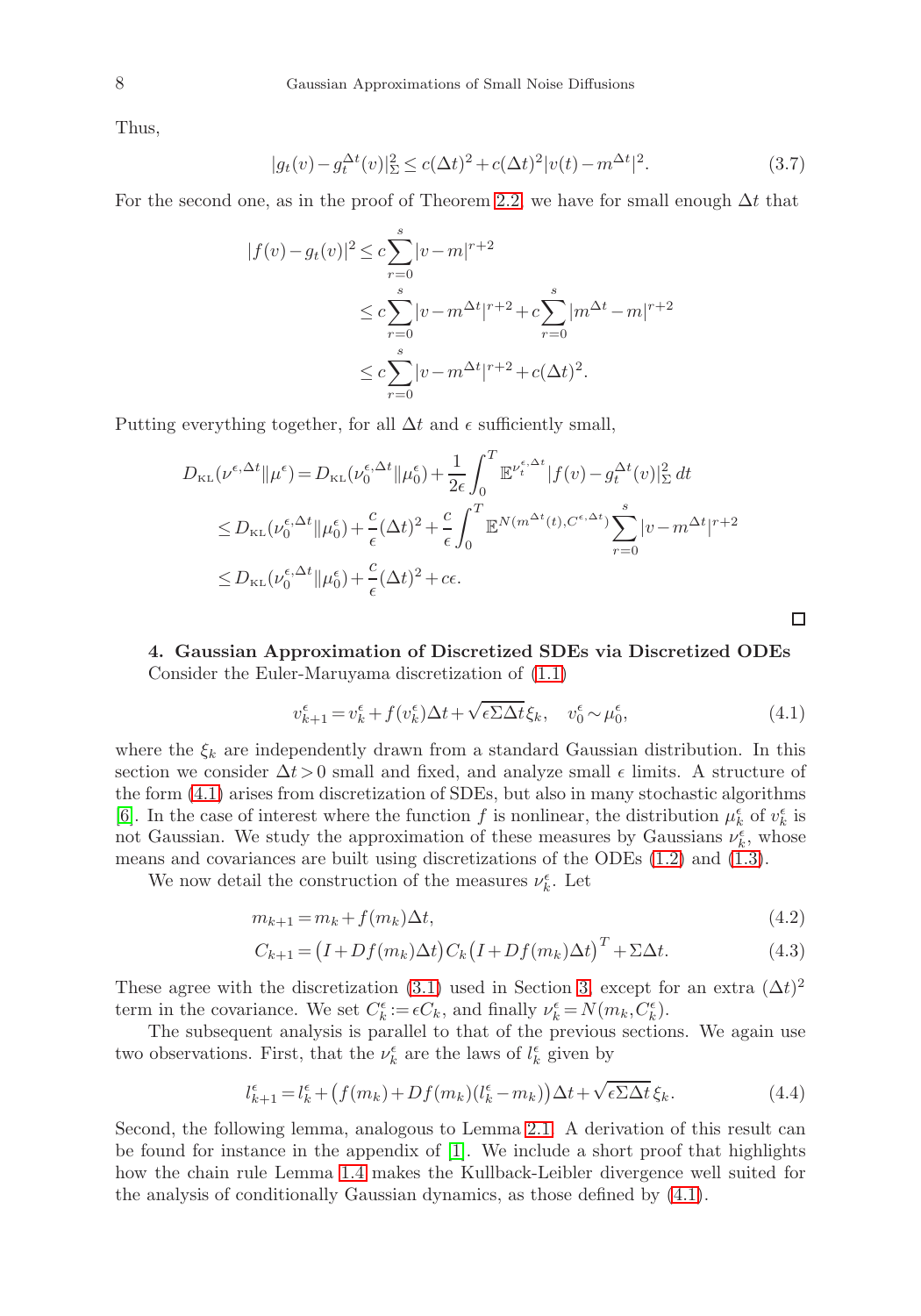<span id="page-8-0"></span>**Lemma 4.1.** Let  $g_k: \mathbb{R}^D \to \mathbb{R}^D$ . Let  $\mu_k^{\epsilon}$  and  $\nu_k^{\epsilon}$  be the laws of  $v_k^{\epsilon}$  and  $l_k^{\epsilon}$  in  $\mathbb{R}^D$  given by

$$
\begin{aligned} l_{k+1}^\epsilon = & \, l_k^\epsilon + g_k(l_k^\epsilon) \Delta t + \sqrt{\epsilon\Sigma\Delta t}\, \xi_k, \quad l_0 \sim \nu_0^\epsilon, \\ & \, v_{k+1}^\epsilon = v_k^\epsilon + f(v_k^\epsilon) \Delta t + \sqrt{\epsilon\Sigma\Delta t}\, \xi_k, \quad v_0^\epsilon \sim \mu_0^\epsilon. \end{aligned}
$$

Denote by  $\mu_{0:k}^{\epsilon}$  and  $\nu_{0:k}^{\epsilon}$  the law of  $(v_j^{\epsilon})_{j=0}^k$  and  $(l_j^{\epsilon})_{j=0}^k$  in  $\mathbb{R}^{D(k+1)}$ . Then

<span id="page-8-2"></span>
$$
D_{\text{KL}}(\nu_{0:k}^{\epsilon}||\mu_{0:k}^{\epsilon}) = D_{\text{KL}}(\nu_0^{\epsilon}||\mu_0^{\epsilon}) + \frac{\Delta t}{2\epsilon} \sum_{j=0}^{k-1} \mathbb{E}^{\nu_j^{\epsilon}} |f - g_j|_{\Sigma}^2.
$$
 (4.5)

Proof. We show that

<span id="page-8-1"></span>
$$
D_{\text{KL}}(\nu_{0:k+1}^{\epsilon} \| \mu_{0:k+1}^{\epsilon}) = D_{\text{KL}}(\nu_{0:k}^{\epsilon} \| \mu_{0:k}^{\epsilon}) + \frac{\Delta t}{2\epsilon} \mathbb{E}^{\nu_k^{\epsilon}} |f - g_k|_{\Sigma}^2.
$$
 (4.6)

Iterating [\(4.6\)](#page-8-1) gives [\(4.5\)](#page-8-2). To prove (4.6) we apply Lemma [1.4](#page-2-5) with  $\nu = (\nu_{0:k}, \nu_{k+1}), \mu =$  $(\mu_{0:k}, \mu_{k+1}),$  and the kernels

$$
\mu(\cdot|x) = N\Big(x + f(x)\Delta t, \epsilon \Sigma \Delta t\Big), \quad \nu(\cdot|x) = N\Big(x + g_k(x)\Delta t, \epsilon \Sigma \Delta t\Big).
$$

To conclude, recall that the Kullback Leibler between two Gaussians with the same covariance is

$$
D_{\text{KL}}(N(m, C) || N(\bar{m}, C)) = \frac{1}{2} |\bar{m} - m|_{C}^{2}.
$$

The following result shows that the Gaussians  $\nu_k^{\epsilon}$  accurately approximate the distribution  $\mu_k^{\epsilon}$  of  $v_k^{\epsilon}$  in the small noise limit. More so, the result holds in path space. **Theorem 4.2.** Suppose that Assumption [1.1](#page-1-2) holds. Let  $\mu_{0:k}^{\epsilon}$  be the law of  $(v_j^{\epsilon})_{j=0}^k$  given by [\(4.1\)](#page-7-1), and let  $\nu_{0:k}^{\epsilon}$  be the law of  $(l_j^{\epsilon})_{j=0}^k$  given by [\(4.4\)](#page-7-2). Then, for all sufficienly small  $\Delta t$  and  $\epsilon$ , and for all k with  $k\Delta t < \tilde{T}$ ,

$$
D_{\mathrm{KL}}(\nu_{0:k}^{\epsilon}\|\mu_{0:k}^{\epsilon})\!\leq\! D_{\mathrm{KL}}(\nu_{0}^{\epsilon}\|\mu_{0}^{\epsilon})\!+\!c\epsilon,\quad D_{\mathrm{KL}}(\nu_{k}^{\epsilon}\|\mu_{k}^{\epsilon})\!\leq\! D_{\mathrm{KL}}(\nu_{0}^{\epsilon}\|\mu_{0}^{\epsilon})\!+\!c\epsilon,\quad
$$

where  $c > 0$  is independent of the noise strength  $\epsilon$ .

*Proof.* Throughout the proof c denotes a positive constant that is independent of  $\epsilon$  and may change from line to line. We use the previous lemma with the choice

$$
g_k(u) := f(m_k) + Df(m_k)(u - m_k)
$$

together with the observation made in [\(4.4\)](#page-7-2) to deduce that, for k with  $k\Delta t \leq T$ ,

$$
D_{\text{KL}}(\nu_{0:k}^{\epsilon}||\mu_{0:k}^{\epsilon}) = D_{\text{KL}}(\nu_{0}^{\epsilon}||\mu_{0}^{\epsilon}) + \frac{\Delta t}{2\epsilon} \sum_{j=0}^{k-1} \mathbb{E}^{\nu_{j}^{\epsilon}} |f - g_{j}|_{\Sigma}^{2}
$$
  
\n
$$
\leq D_{\text{KL}}(\nu_{0}^{\epsilon}||\mu_{0}^{\epsilon}) + \frac{c}{\epsilon} \max_{k:k\Delta t \leq T} \mathbb{E}^{N(m_{k}, C_{k}^{\epsilon})} |f(u) - g_{k}(u)|^{2}.
$$
\n(4.7)

Now, using Remark [1.3](#page-2-6) it can be shown as in Theorem [2.2](#page-4-1) that

<span id="page-8-4"></span>
$$
|f(u) - g_k(u)|^2 \le c \sum_{r=0}^{s} |u - m_k|^{2r+4}.
$$
\n(4.8)

<span id="page-8-3"></span> $\Box$